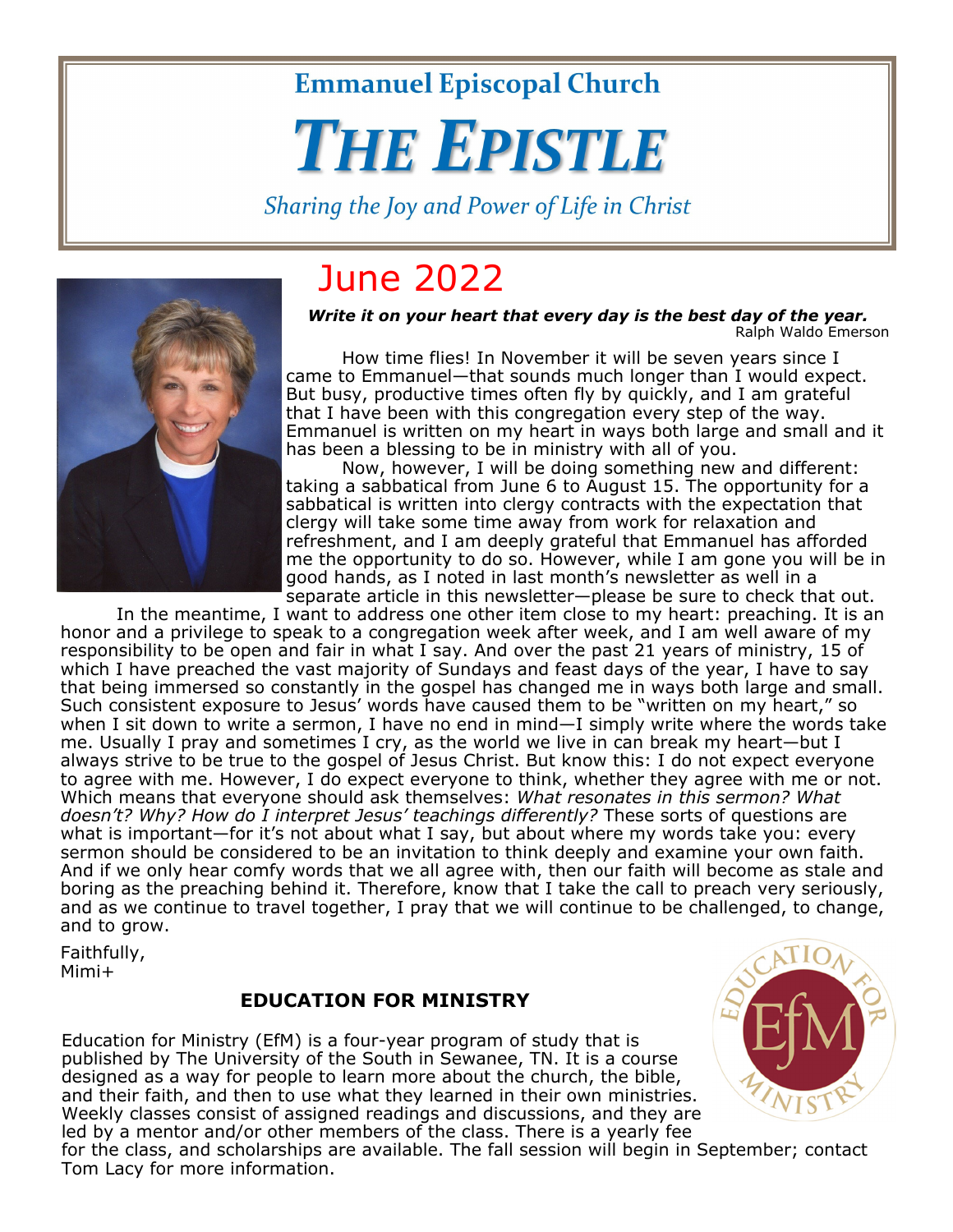#### **SABBATICAL DETAILS**

**Sunday worship**: will go on as usual! Four different priests will supply: the Rev. James Harlan, the Rev. Marnie Schneider, the Rev. Anne Dale, and the Rev. Stan Sawyer. The Rev. Carter Sinclair will also cover July 4<sup>th</sup> plus two other Sundays with Morning Prayer. Please be sure to welcome our visiting clergy and thank them for their time!

**Pastoral Care**: Your wardens, Linda Deviney and Joan Raybourn, along with Deacon Carter Sinclair, will be the point persons for pastoral care needs; their numbers are listed in the Emmanuel Directory and in the list below. Along with them we have volunteers who are willing to simply talk by phone or with a visit—just let the wardens know.

**Finances**: Nancy Newhams will continue to be available to answer questions or address concerns. Finance.emmanuelvb@gmail.com

**Administration:** If she doesn't immediately know the answer, Nellwyn Beamon will quickly find it for you! She's efficient and cheerful, and will be able to help parishioners sort through their questions and needs. Office.emmanuelvb@gmail.com or 757-499-1271.

**Covid precautions:** Hopefully we will get through summer with the same guidelines we've had so far: masking required for the unvaccinated and optional for the vaccinated. Any changes will be closely monitored by the wardens. Numbers are currently rising across the country, but at this point everyone is aware of their own risk assessment and acting accordingly.

Please know that even though we have done all we can to cover any possible issue while I am gone, things may still slip through the cracks! So please be patient, offer to help, and continue to care for each other and our community as you have always done. Mimi

**Bishop Southern Virginia**  The Rt. Rev. Susan B Haynes

**Rector**  The Rev. Mimi Lacy

**Deacon**  The. Rev. Carter Sinclair

**Director of Music**  Bobby Sullivan

**Christian Formation**  Diana Moreland

**Technology Coordinator**  Virginia Everett

**Director Children's Choirs**  Janet White

**Emmanuel Staff Church Office** 757-499-1271

**Day School Director**  Carla Harrison; Eeds.emmanuelvb@gmail.com

**Director of Finance**  Nancy Newhams; Finance.emmanuelvb@gmail.com

**Parish Administrator**  Nellwyn Beamon; Office.emmanuelvb@gmail.com

**Custodian**  Greg Goodman

**Treasurer**  Bill Sisley

**Senior Warden**  Linda Deviney

**Junior Warden**  Joan Raybourn

#### **DON'T FORGET!**

Emmanuel runs a very "lean" operation—meaning there is not a lot of fat in our budget. With this in mind, it's important that folks keep up with their pledges and financial contributions so that all our usual bills (insurance, utilities, salaries, mortgage etc.) can be paid on time. So don't forget Emmanuel over the summer! We need your support.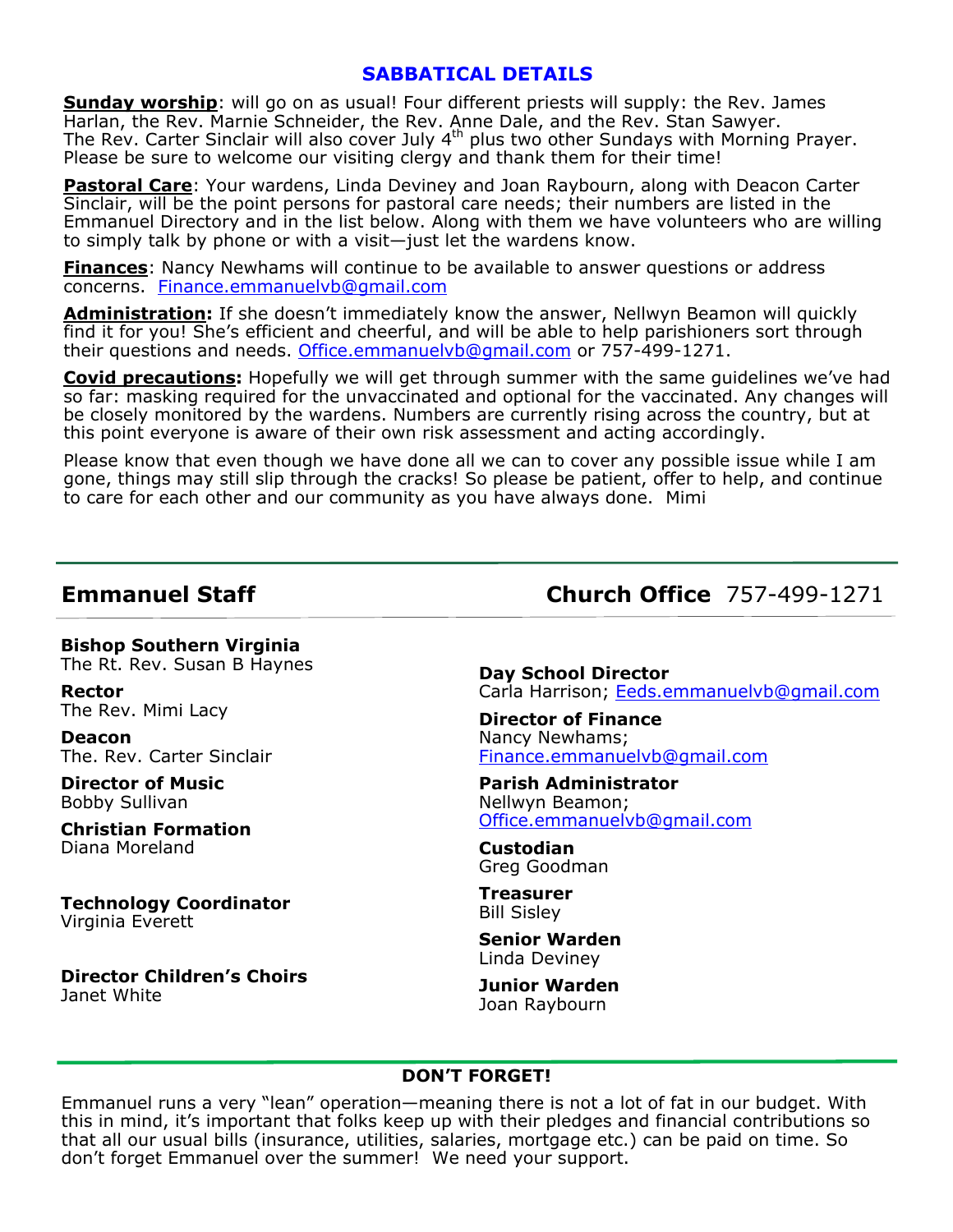#### **SEEING RED!**

Sunday, June 5<sup>th</sup> is **Pentecost Sunday**—so whether you are at home or at church, be sure to wear red! After church, we will gather on the grounds and enjoy a Parish picnic! Bring your chairs!

### **LITURGICAL NOTES**

Now that the Great Fifty Days of Easter are almost over and we will celebrate Pentecost on June 5, all that is left of "special" days is Trinity Sunday. On that day we will use Eucharistic Prayer D from The Book of Common Prayer (a rare occurrence!). This particular prayer is very "Trinitarian" in nature; listen closely for why that is so. And then after Trinity Sunday we move into "Sundays after Pentecost" or "Ordinary Time." So these are the changes you will see for the summer:

- The liturgical color will be green.
- The opening acclamation is once again the one for "ordinary time;" we will use the familiar one from The Book of Common Prayer.
- A reading from the Old Testament will replace the readings from Acts.
- The confession and absolution will return to their usual place in the liturgy.
- The option to either stand or kneel for the Eucharistic Prayer will once more be part of the service.
- Our Eucharistic Prayer will be Form C, from The Book of Common Prayer, which has a call and response pattern to it that invites the congregation to participate more fully in the Great Thanksgiving.
- We will be using our "ordinary" dismissal.

As always, let me know if you have any questions! Mimi+

### **STEWARDSHIP CORNER**

Attention, Men of Emmanuel! You have a new opportunity to join Emmanuel's Chapter of the Brotherhood of St. Andrew, which meets on Thursday mornings at 7:00 AM for breakfast, fellowship, prayer, study and service.



The Brotherhood of St. Andrew is an international ministry of men within the Anglican Communion with corporate offices in Louisville, KY. Though founded in 1883 at a Chicago church, it was later actually incorporated by an Act of Congress in May of 1908 and signed by President Theodore Roosevelt (who was also a member of the Brotherhood). That Act states, "The sole object of said corporation shall be the spread of Christ's Kingdom among men."

The Brotherhood acknowledges God: Father, Son, and Holy Spirit and accepts its responsibility to represent Jesus and his Church:

- To bear witness to him wherever we may be, and according to the gifts given to us,
- To carry on Christ's work of reconciliation in the world, and
- To take our place in the life, worship and governance of the Church

The Brotherhood follows three Disciplines in our daily lives:

- The discipline of prayer is to pray daily for the spread of Christ's Kingdom and to ask his blessings on the work of the Brotherhood.
- The discipline of study is to study the Holy Scriptures regularly and the teachings of the church to attain a better understanding of how to follow Christ and bring others into His Kingdom.
- The discipline of Service is to make continuous efforts, week by week, to bring others nearer to Christ through his Church.

Therefore, Men of Emmanuel, consider yourselves invited to join the Brotherhood of St Andrew on Thursday mornings at 7:00 AM for breakfast, prayer, and a lively discussion of the next Sunday's Gospel. I assure you that you will not be disappointed. Duncan Bell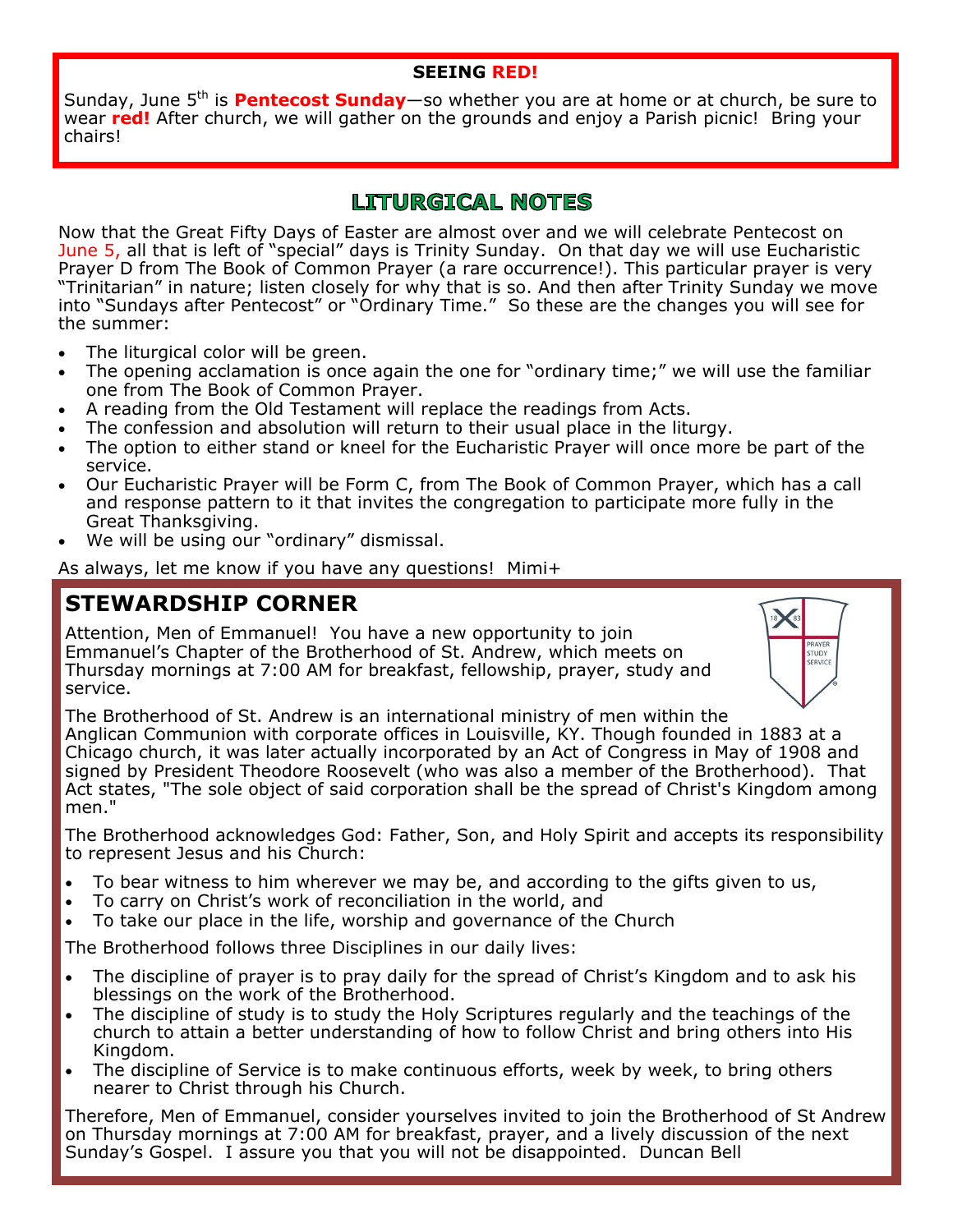### **FORMATION**

As teachers and students count the days to the end of the school year, many of us, whether we are affected by the school year or not, are beginning to enjoy the summer weather and, hopefully, seeing schedules slow down to allow for vacation time. In many ways, this is similar to the church; the Formation year has ended, and not quite as many things are going on each week. However, some things I hope people are counting on are our parish picnic on June 5<sup>th</sup>, Vacation Bible School (VBS) June 20<sup>th</sup>-24<sup>th</sup>, and Summer Camp at Chanco. Below is a little information about the goings-on in the formation world this Summer; I hope to see all of you at one or more of the events this Summer.



**Emmanuel will be holding Vacation Bible School this summer from June 20th -24th—Food Truck Party! VBS Registration:** is open! You can register now until June 17<sup>th</sup>. https://forms.gle/mDYeh5a74UJxVc4D7 All children ages 3 through fifth grade are welcome!

**VBS Supplies:** To make Vacation Bible School a "Food Truck Party," we need help collecting supplies. A supply poster will be up under the Christian Formation bulletin board. Some supplies are things we will be just borrowing, some are items you might normally throw out, and some are things you might need to buy. Please check out the Poster, take a sticky, and sign your name for what you can help out with!!! Please bring back supplies by June  $12<sup>th</sup>$ .

**Children Chapel:** Though the regular children's chapel is over for the Summer, we will have children bulletins in the Narthex each week for those children at worship. We will also be offering a children's chapel on June 26th as a follow-up to VBS.



**JAM (Jesus and Music)** is now on summer break and will not meet again after church services until September 18. We rejoice in our opportunity to sing in worship and look forward to resuming in the fall. Invite anyone ages 5-12 to join us then!

**ONGOING ADULT FORMATION** 

**The Richard Rohr group** meets on the first Tuesday of each month in the library to discuss Rohr's Daily Meditations https://cac.org/category/ daily-meditations/. In June we will also select our next book for supplementary reading.

**We encourage you to sample Rohr's meditations online and then, if you want to join us, we welcome you to give our group a** 

**try or just listen in.** 

**Join us Tuesday, June 7, at 11:00 AM on Zoom and/or in person if possible.** Contact Diann Nickelsburg for more information or to receive a Zoom link.

#### **Faith in Fiction — June meeting**

Next meeting: Second Tuesday, June 14 at 1:00PM.

Faith in Fiction is a group that enjoys reading and discussing novels. We focus on the spiritual thread and/or social consciousness running through the story line of a novel. Anyone who has read the book is welcome. Due to the cancellation of the May meeting, our book for this month is still True Colors by Kristin Hannah. We are planning to meet in the Library in person and will also have Zoom available for those who prefer to meet on-line! If you would like more information, please contact Bonnie Kiermaier.



**Lunch Bunch: June 8** at noon at Abuelo's on Greenbrier Parkway. Please RSVP to Karlyn Chafee. On July 20, we meet at noon at the church—potluck!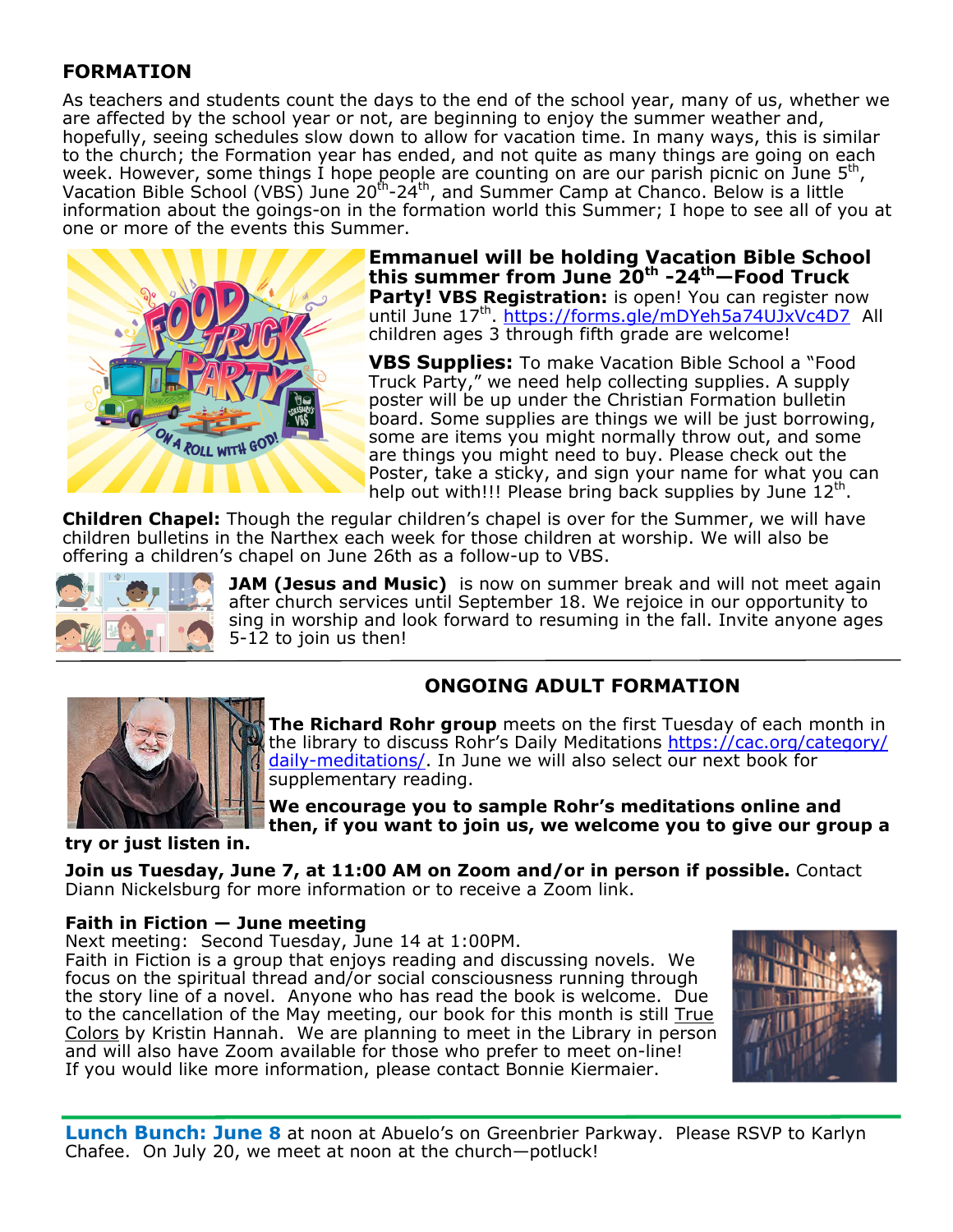#### **Everyday Stewardship**

One of the great things about our Parish is Martha's Ministry. When we have a funeral, they spring into action and provide a great reception to the family at no cost. Mary Fanshaw is the leader, and she is ably assisted by many others. To try to honor by name all the leaders and laborers of this ministry would be almost impossible. Suffice it to say that there have been many members of the parish



family that have served in this important ministry. I have attended many of the receptions, and in talking with visitors many of them were astounded to learn about this ministry. Over the years I have heard many favorable comments. Last weekend an Episcopalian from another church opined that when he died, he wanted to have his service and reception here. He said, "the love expressed by the outpouring of food and the hard work of the servers here is impressive and a great ministry." This is Everyday Stewardship at its finest, and all of the volunteers that make this happen are truly ministers to people in a time of great need.

#### **ATTENTION ALL SUNDAY MINISTRIES**

This summer it will be more important than usual to find a sub if you cannot fulfill your Sunday ministry. The supply clergy will not know how to fill a spot if someone is a no-show so each person MUST be responsible to find someone to work. To that end:

Start looking for a sub early.

- If no one answers your general email request, you must make some phone calls! Do not trust someone to just show up.
- If you absolutely cannot find someone, then be sure to call someone else who is working that day (usher, LEM, Altar Guild, etc.) to let them know so that they are able to help the supply clergyperson find some help.

**Thank you!** *It will all go well if each person does their part.* 

#### **SUMMER OUTREACH AT EMMANUEL**



In partnership with the Southeastern Virginia Foodbank, we will we will collect needed baby items in the narthex near the designated signs. The Foodbank has requested baby formula (if possible), baby food (**no glass jars** plastic only), diapers (all sizes needed), and wipes. Thank you for assisting with

this very worthwhile outreach project!! This collection runs from **June 1—July 10.**

#### **Our next night at the Judeo-Christian Outreach Center is FAST approaching….**

We plan to resume our regular protocol of providing the meals and serving them to the good folks whom the JCOC serves. **Our next date is JUNE 7. Thank you to those who are providing food and time; we need four more people to help serve that night.** If you have any questions, please get in touch with Gary Ardison. Thank you so much for your dedication to this ministry as we gear up again.